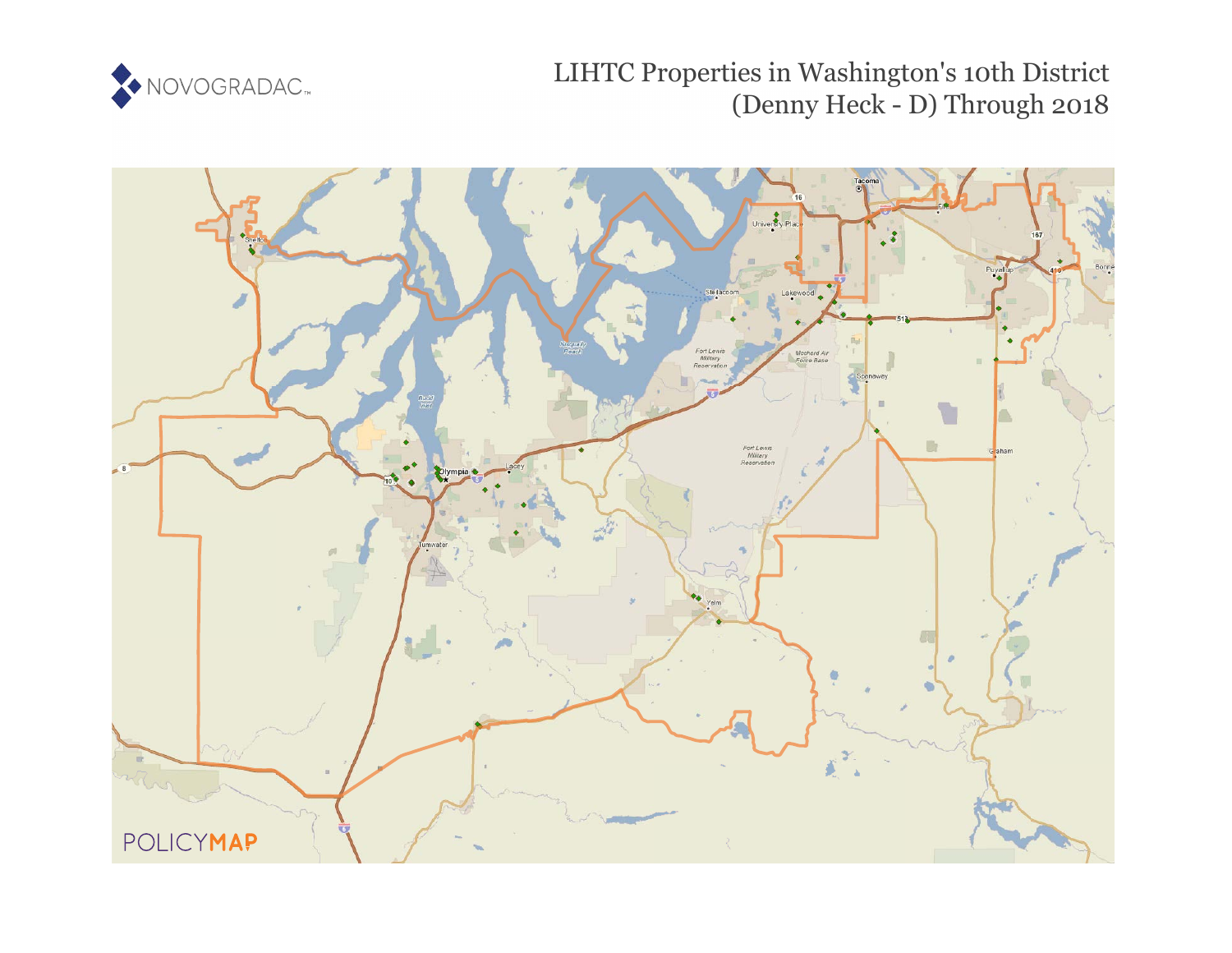| <b>Project Name</b>                        | <b>Address</b>                               | City                | <b>State</b> | <b>Zip Code</b> | Nonprofit<br><b>Sponsor</b> | <b>Allocation</b><br>Year | <b>Annual</b><br><b>Allocated</b><br><b>Amount</b> | <b>Year Placed</b><br>in Service | <b>Construction Type</b> | <b>Total</b><br><b>Units</b> | Low<br>Income<br><b>Units</b> | <b>Rent or</b><br><b>Income</b><br><b>Ceiling</b> | <b>Credit</b><br><b>Percentage</b> | Tax-<br><b>Exempt</b><br><b>Bond</b> | <b>HUD Multi-Family</b><br><b>Financing/Rental</b><br><b>Assistance</b> |
|--------------------------------------------|----------------------------------------------|---------------------|--------------|-----------------|-----------------------------|---------------------------|----------------------------------------------------|----------------------------------|--------------------------|------------------------------|-------------------------------|---------------------------------------------------|------------------------------------|--------------------------------------|-------------------------------------------------------------------------|
| 298 RITTER ST S                            | 298 RITTER ST S                              | TENINO              | WA           | 98589           |                             | Insufficient<br>Data      | $\$0$                                              | Insufficient<br>Data             | Not Indicated            | $\mathbf{1}$                 | $\boldsymbol{0}$              |                                                   | Not Indicated                      |                                      |                                                                         |
| 118 MCARTHUR ST                            | 118 MCARTHUR ST N                            | <b>TENINO</b>       | WA           | 98589           |                             | Insufficient<br>Data      | $\$0$                                              | Insufficient<br>Data             | Not Indicated            | $30\,$                       | $\mathbf 0$                   |                                                   | Not Indicated                      |                                      |                                                                         |
| <b>OLYMPIC HEIGHTS</b>                     | 300 KENYON ST NW                             | <b>OLYMPIA</b>      | WA           | 98502           |                             | Insufficient<br>Data      | $\bf{S0}$                                          | Insufficient<br>Data             | Not Indicated            | 178                          | ${\bf 36}$                    |                                                   | Not Indicated Yes                  |                                      |                                                                         |
| <b>VALLEY VIEW APTS</b>                    | 5406 57TH ST CT W                            | UNIVERSITY PLACE WA |              | 98467           |                             | Insufficient<br>Data      | $\bf{S0}$                                          | Insufficient<br>Data             | Not Indicated            | 110                          | $\bf 22$                      |                                                   | Not Indicated                      | Yes                                  |                                                                         |
| KILLION COURT                              | 405 KILLION CT NW                            | <b>YELM</b>         | WA           | 98597           |                             | 1987                      | $\$0$                                              | 1987                             | <b>New Construction</b>  | 20                           | 20                            |                                                   | $30\,\%$ present<br>value          | $_{\rm No}$                          |                                                                         |
| <b>SOUTHERN PINES</b>                      | 8212 29TH AVE CT S                           | <b>LAKEWOOD</b>     | WA           | 98499           | No                          | 1988                      | ${\bf S0}$                                         | 1988                             | <b>New Construction</b>  | 50                           | ${\bf 50}$                    |                                                   | 70 % present<br>value              | $_{\rm No}$                          |                                                                         |
| UPTOWN/BETTMEN HOUSE                       | 216 NINTH AVE SE                             | <b>OLYMPIA</b>      | WA           | 98501           | $\mathbf{N}\mathbf{o}$      | 1988                      | ${\bf S0}$                                         | 1988                             | Existing                 | $11\,$                       | $11\,$                        |                                                   | 30 % present<br>value              | $_{\rm No}$                          |                                                                         |
| TRI-PARK RESIDENTIAL                       | 10708 A STREET S                             | <b>TACOMA</b>       | WA           | 98444           | No                          | 1992                      | \$49,170                                           | 1992                             | New Construction         | 21                           | $21\,$                        |                                                   | 70 % present<br>value              | $_{\rm No}$                          | No                                                                      |
| PACIFIC CREST APARTMENTS                   | 3401 PACIFIC AVE                             | <b>TACOMA</b>       | WA           | 98408           | $\mathbf{N}\mathbf{o}$      | 1994                      | \$64,516                                           | 1993                             | <b>New Construction</b>  | 24                           | 23                            |                                                   | 70 % present<br>value              | $_{\rm No}$                          | $\mathbf{N}\mathbf{o}$                                                  |
| <b>ARROWHEAD PARK</b><br><b>APARTMENTS</b> | 10724 109TH ST SW                            | <b>LAKEWOOD</b>     | WA           | 98498-1512      | No                          | 1994                      | \$56,008                                           | 1994                             | Acquisition and Rehab 42 |                              | 41                            |                                                   | 30 % present<br>value              | Yes                                  | No                                                                      |
| FERN RIDGE                                 | 1309 FERN ST SW                              | <b>OLYMPIA</b>      | WA           | 98502           | $\rm No$                    | 1995                      | \$352,701                                          | 1994                             | New Construction         | 49                           | 49                            |                                                   | 70 % present<br>value              | $_{\rm No}$                          | $\rm No$                                                                |
| STUART PLACE                               | 110 LEGION WAY SE                            | <b>OLYMPIA</b>      | WA           | 98501           | No                          | 1994                      | \$322,506                                          | 1994                             | New Construction         | 36                           | ${\bf 36}$                    | 60% AMGI                                          | 70 % present<br>value              | No                                   | No                                                                      |
| FERN RIDGE II                              | 1309 FERN ST SW                              | <b>OLYMPIA</b>      | WA           | 98501           | No                          | 1995                      | \$374,960                                          | 1994                             | New Construction         | 50                           | 49                            |                                                   | 70 % present<br>value              | $_{\rm No}$                          | $\mathbf{N}\mathbf{o}$                                                  |
| <b>BAYS WATER</b>                          | 2632 CASCADE PL W                            | <b>TACOMA</b>       | WA           | 98466-5332      | No                          | 1996                      | \$39,118                                           | 1995                             | Acquisition and Rehab 34 |                              | $33\,$                        |                                                   | 30 % present<br>value              | Yes                                  | No                                                                      |
| <b>KNEELAND PARK</b>                       | 215 TURNER AVE. BLDG SHELTON<br>$\mathbf{A}$ |                     | WA           | 98584           | Yes                         | 1996                      | \$167,447                                          | 1996                             | New Construction         | 21                           | ${\bf 20}$                    |                                                   | 70 % present<br>value              | $\rm No$                             | Yes                                                                     |

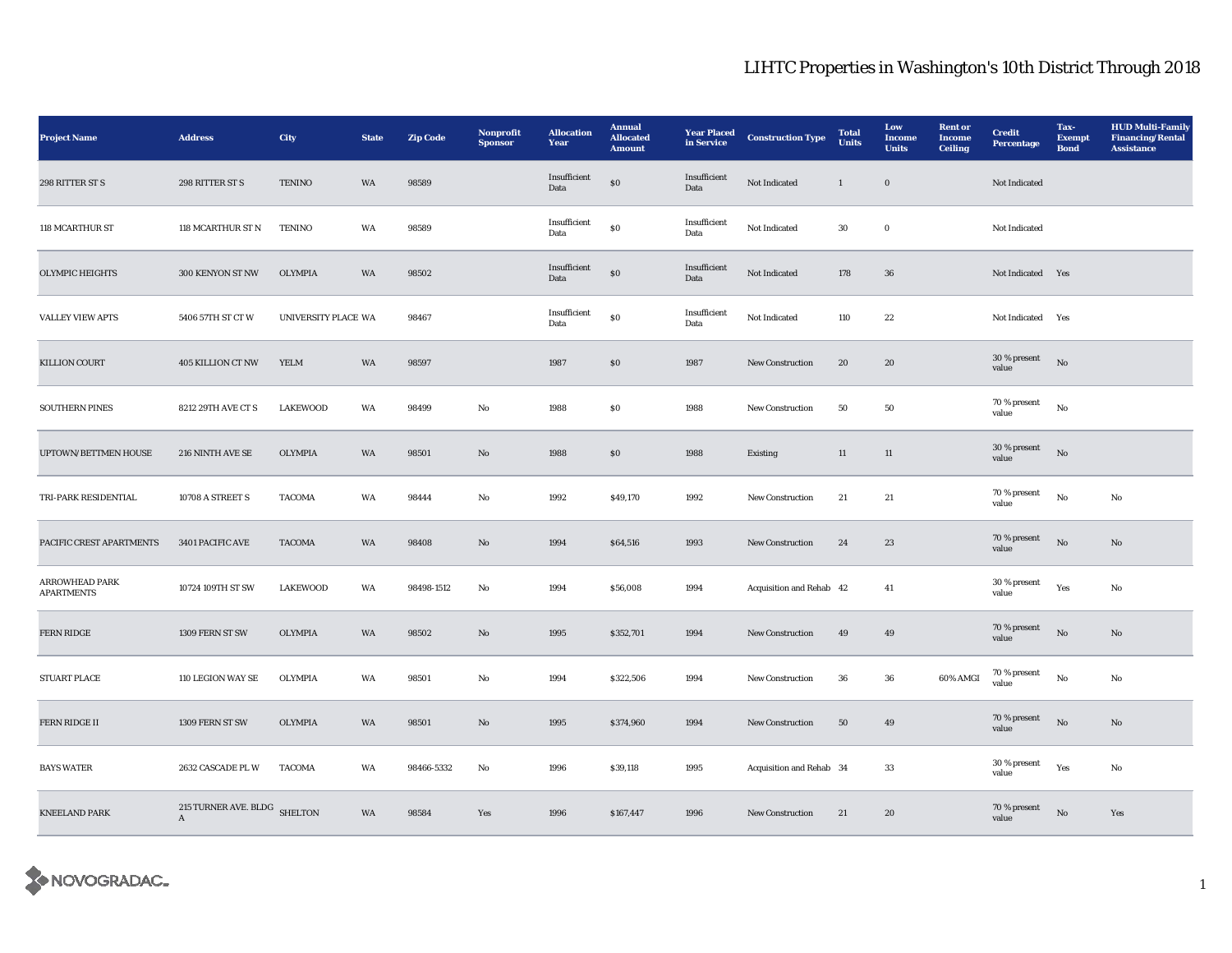| <b>Project Name</b>                        | <b>Address</b>                        | City           | <b>State</b> | <b>Zip Code</b> | Nonprofit<br><b>Sponsor</b> | <b>Allocation</b><br>Year | <b>Annual</b><br><b>Allocated</b><br><b>Amount</b> | <b>Year Placed</b><br>in Service | <b>Construction Type</b>  | <b>Total</b><br><b>Units</b> | Low<br>Income<br><b>Units</b> | <b>Rent or</b><br><b>Income</b><br><b>Ceiling</b> | <b>Credit</b><br><b>Percentage</b> | Tax-<br><b>Exempt</b><br><b>Bond</b> | <b>HUD Multi-Family</b><br><b>Financing/Rental</b><br><b>Assistance</b> |
|--------------------------------------------|---------------------------------------|----------------|--------------|-----------------|-----------------------------|---------------------------|----------------------------------------------------|----------------------------------|---------------------------|------------------------------|-------------------------------|---------------------------------------------------|------------------------------------|--------------------------------------|-------------------------------------------------------------------------|
| COLLEGE GLEN                               | 4870 55TH LANE SE                     | <b>LACEY</b>   | WA           | 98503           | No                          | 1996                      | \$966,000                                          | 1996                             | New Construction          | 164                          | 161                           | 60% AMGI                                          | 70 % present<br>value              | $\rm\, No$                           | No                                                                      |
| <b>SALISHAN ONE</b>                        | 1742 EAST 38TH STREET TACOMA          |                | WA           | 98404           | $\mathbf{No}$               | 2005                      | \$970,067                                          | 2005                             | New Construction          | $90\,$                       | $90\,$                        |                                                   | 70 % present<br>value              | $\rm\thinspace No$                   | Yes                                                                     |
| <b>SALISHAN TWO</b>                        | 1728 EAST 44TH ST                     | <b>TACOMA</b>  | WA           | 98404           | No                          | 2006                      | \$1,103,660                                        | 2006                             | New Construction          | 90                           | 89                            |                                                   | 70 % present<br>value              | $\rm No$                             | Yes                                                                     |
| PARKLAND MANOR                             | 1756 106TH ST S                       | <b>TACOMA</b>  | WA           | 98444           | Yes                         | 2005                      | \$220,038                                          | 2006                             | <b>New Construction</b>   | 39                           | 39                            | 60% AMGI                                          | 30 % present<br>value              | $\mathbf{N}\mathbf{o}$               | Yes                                                                     |
| <b>SALISHAN THREE</b>                      | 1728 EAST 44TH ST                     | <b>TACOMA</b>  | WA           | 98404           | No                          | 2006                      | \$1,064,037                                        | 2006                             | <b>New Construction</b>   | 90                           | 90                            |                                                   | 70 % present<br>value              | $\mathbf{No}$                        | Yes                                                                     |
| WOODMARK APARTMENTS                        | 2425 SOUTH 96TH ST                    | <b>TACOMA</b>  | WA           | 98444           | Yes                         | 2006                      | \$647,486                                          | 2006                             | Acquisition and Rehab 288 |                              | 286                           |                                                   | 30 % present<br>value              | Yes                                  | No                                                                      |
| CROWNE POINTE APARTMENTS 2800 LIMITED LANE |                                       | <b>OLYMPIA</b> | WA           | 98502-2729      | No                          | 2007                      | \$435,915                                          | 2006                             | Acquisition and Rehab 160 |                              | 158                           |                                                   | 30 % present<br>value              | Yes                                  | No                                                                      |
| PARKLAND MANOR                             | 1756 - 106TH ST S                     | <b>TACOMA</b>  | <b>WA</b>    | 98444-8827      | Yes                         | 2007                      | \$220,039                                          | 2006                             | <b>New Construction</b>   | 40                           | 39                            |                                                   | 30 % present<br>value              | $\mathbf{No}$                        | Yes                                                                     |
| <b>DREXEL HOUSE</b>                        | 606 DEVOE ST SE                       | <b>OLYMPIA</b> | WA           | 98501           | Yes                         | 2005                      | \$172,427                                          | 2007                             | <b>New Construction</b>   | 25                           | 25                            | 60% AMGI                                          | 70 % present<br>value              | $\rm No$                             | Yes                                                                     |
| <b>EVERGREEN VISTA II</b>                  | 1225 FERN ST SW                       | <b>OLYMPIA</b> | WA           | 98502           | Yes                         | 2007                      | \$520,000                                          | 2007                             | <b>New Construction</b>   | 51                           | 50                            |                                                   | 70 % present<br>value              | $\mathbf{N}\mathbf{o}$               | Yes                                                                     |
| <b>COURTSIDE APARTMENTS</b>                | 600 SW YAUGER WAY                     | <b>OLYMPIA</b> | WA           | 98502-8774      | No                          | 1997                      | \$462,566                                          | 1997                             | New Construction          | 211                          | 209                           |                                                   | 30 % present<br>value              | Yes                                  | No                                                                      |
| FLEETWOOD APARTMENTS                       | 119 EAST 7TH STREET                   | <b>OLYMPIA</b> | WA           | 98504           | Yes                         | 1997                      | \$229,574                                          | 1997                             | <b>New Construction</b>   | 43                           | 42                            |                                                   | 70 % present<br>value              |                                      | $\mathbf{N}\mathbf{o}$                                                  |
| <b>TAHOMA VIEW</b>                         | 11212 1ST AVENUE<br><b>COURT EAST</b> | <b>TACOMA</b>  | WA           | 98444           | Yes                         | 1999                      | \$340,843                                          | 1998                             | New Construction          | 50                           | 49                            |                                                   | 70 % present<br>value              | No                                   | No                                                                      |
| <b>BOARDWALK APARTMENTS</b>                | 410 CAPITOL WAY<br><b>NORTH</b>       | <b>OLYMPIA</b> | WA           | 98501-8220      | Yes                         | 2000                      | \$662,123                                          | 1999                             | <b>New Construction</b>   | 284                          | 280                           |                                                   | 30 % present<br>value              | Yes                                  | No                                                                      |
| <b>CREEKSIDE APARTMENTS</b>                | <b>466 PARK STREET</b>                | <b>SHELTON</b> | WA           | 98584-2296      | No                          | 1999                      | \$171,990                                          | 1999                             | <b>New Construction</b>   | 18                           | $17\,$                        |                                                   | 70 % present<br>value              | No                                   | No                                                                      |

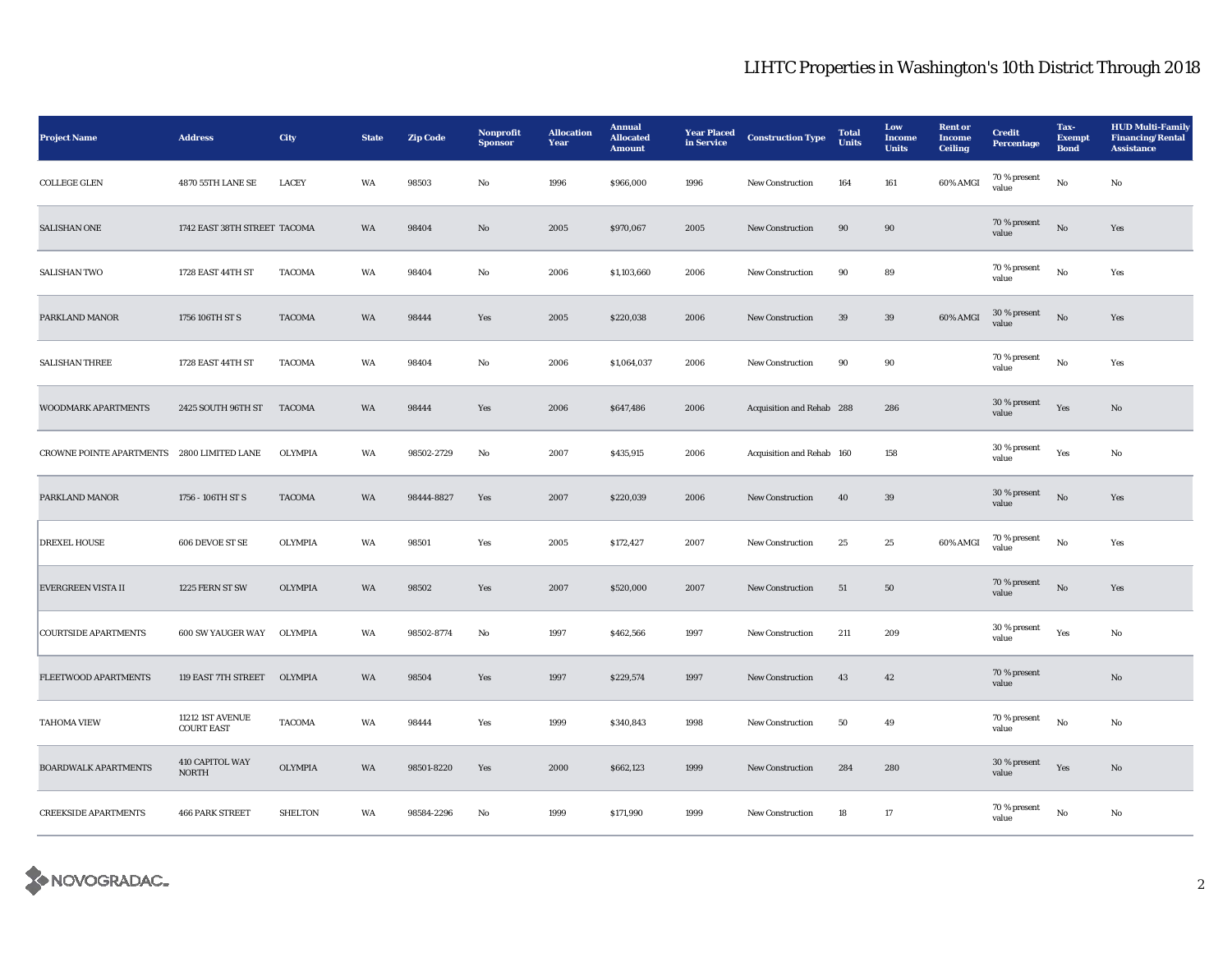| <b>Project Name</b>                             | <b>Address</b>                          | <b>City</b>         | <b>State</b> | <b>Zip Code</b> | Nonprofit<br><b>Sponsor</b> | <b>Allocation</b><br>Year | <b>Annual</b><br><b>Allocated</b><br><b>Amount</b> | <b>Year Placed</b><br>in Service | <b>Construction Type</b>  | <b>Total</b><br><b>Units</b> | Low<br><b>Income</b><br><b>Units</b> | <b>Rent</b> or<br><b>Income</b><br><b>Ceiling</b> | <b>Credit</b><br>Percentage | Tax-<br><b>Exempt</b><br><b>Bond</b> | <b>HUD Multi-Family</b><br><b>Financing/Rental</b><br><b>Assistance</b> |
|-------------------------------------------------|-----------------------------------------|---------------------|--------------|-----------------|-----------------------------|---------------------------|----------------------------------------------------|----------------------------------|---------------------------|------------------------------|--------------------------------------|---------------------------------------------------|-----------------------------|--------------------------------------|-------------------------------------------------------------------------|
| <b>GLENBROOKE APARTMENTS</b>                    | 701 43RD AVENUE SE                      | PUYALLUP            | <b>WA</b>    | 98371-2198      | $\mathbf{N}\mathbf{o}$      | 1999                      | \$517,326                                          | 1999                             | <b>New Construction</b>   | 225                          | 223                                  |                                                   | 30 % present<br>value       | Yes                                  | $\mathbf{N}\mathbf{o}$                                                  |
| <b>SUMMIT APARTMENTS</b>                        | 11016 WALLER ROAD<br><b>EAST</b>        | <b>TACOMA</b>       | WA           | 98466-2249      | Yes                         | 2000                      | \$430,382                                          | 1999                             | <b>New Construction</b>   | 171                          | 169                                  |                                                   | $30\,\%$ present<br>value   | Yes                                  | No                                                                      |
| MAGNOLIA VILLA                                  | 1410 MAGNOLIA<br>STREET SOUTHEAST       | LACEY               | WA           | 98503           | Yes                         | 2000                      | \$89,798                                           | 2000                             | Acquisition and Rehab 21  |                              | 20                                   |                                                   | 70 % present<br>value       | $_{\rm No}$                          | Yes                                                                     |
| <b>RAINIER VIEW APARTMENTS</b>                  | 400 4TH AVENUE<br><b>SOUTHEAST</b>      | PUYALLUP            | WA           | 98372           | Yes                         | 2000                      | \$86,636                                           | 2000                             | Acquisition and Rehab 25  |                              | 25                                   |                                                   | 70 % present<br>value       | No                                   | Yes                                                                     |
| FOREST GROVE APARTMENTS                         | 5701 30TH AVENUE SE LACEY               |                     | WA           | 98503-3802      | No                          | 2000                      | \$227,896                                          | 2000                             | Acquisition and Rehab 116 |                              | 115                                  |                                                   | 30 % present<br>value       | Yes                                  | No                                                                      |
| <b>RAINIER VIEW SENIOR</b><br><b>APARTMENTS</b> | 1410 - 62ND AVE E                       | <b>FIFE</b>         | WA           | 98424           | Yes                         | 2007                      | \$338,104                                          | 2007                             | New Construction          | 50                           | 49                                   |                                                   | 70 % present<br>value       | $_{\rm No}$                          | No                                                                      |
| WISTERIA WALK APARTMENTS                        | 3615 - 112TH ST SW                      | <b>LAKEWOOD</b>     | WA           | 98499-4657      | Yes                         | 2008                      | \$285,000                                          | 2007                             | Acquisition and Rehab 120 |                              | 119                                  |                                                   | 30 % present<br>value       | Yes                                  | No                                                                      |
| <b>DREXEL HOUSE</b>                             | 606 DEVOE ST SE                         | OLYMPIA             | WA           | 98501           | Yes                         | 2007                      | \$172,427                                          | 2007                             | New Construction          | ${\bf 26}$                   | 25                                   |                                                   | 70 % present<br>value       | $_{\rm No}$                          | Yes                                                                     |
| <b>SALISHAN FOUR</b>                            | 1728 EAST 44TH ST                       | <b>TACOMA</b>       | WA           | 98404           | $\mathbf{No}$               | 2008                      | \$1,161,000                                        | 2008                             | New Construction          | $90\,$                       | $90\,$                               |                                                   | 70 % present<br>value       | $\rm No$                             | Yes                                                                     |
| <b>SALISHAN FIVE</b>                            | 1728 EAST 44TH ST                       | <b>TACOMA</b>       | WA           | 98404           | No                          | 2009                      | \$1,246,974                                        | 2009                             | <b>New Construction</b>   | 90                           | 90                                   |                                                   | 70 % present<br>value       | No                                   | Yes                                                                     |
| <b>SALISHAN SIX</b>                             | 1728 EAST 44TH ST                       | <b>TACOMA</b>       | WA           | 98405           | $\mathbf{N}\mathbf{o}$      | 2009                      | \$1,421,507                                        | 2009                             | <b>New Construction</b>   | 90                           | 89                                   |                                                   | 70 % present<br>value       | No                                   | Yes                                                                     |
| <b>LAKEWOOD MEADOWS</b><br><b>APARTMENTS</b>    | 5228 - 112TH STREET SW LAKEWOOD         |                     | WA           | 98499-3072      | Yes                         | 2002                      | \$377,686                                          | 2001                             | <b>New Construction</b>   | 168                          | 165                                  |                                                   | 30 % present<br>value       | Yes                                  | No                                                                      |
| <b>HIDDEN HILLS</b>                             | 3213 - 72ND AVENUE<br><b>COURT WEST</b> | UNIVERSITY PLACE WA |              | 98466           | Yes                         | 2002                      | \$454,653                                          | 2002                             | Acquisition and Rehab 216 |                              | 211                                  |                                                   | 30 % present<br>value       | $_{\rm No}$                          | No                                                                      |
| PRAIRIE RUN APARTMENTS                          | 205 MOUNTAIN VIEW<br><b>ROAD</b>        | <b>YELM</b>         | WA           | 98597           | Yes                         | 2002                      | \$145,015                                          | 2002                             | <b>New Construction</b>   | 32                           | 31                                   |                                                   | 70 % present<br>value       | No                                   | No                                                                      |
| SUNSET GARDEN APARTMENTS 201 27TH AVE SE        |                                         | <b>PUYALLUP</b>     | WA           | 98374           | Yes                         | 2002                      | \$686,087                                          | 2002                             | <b>New Construction</b>   | 279                          | 273                                  | 60% AMGI                                          | 30 % present<br>value       | No                                   | No                                                                      |

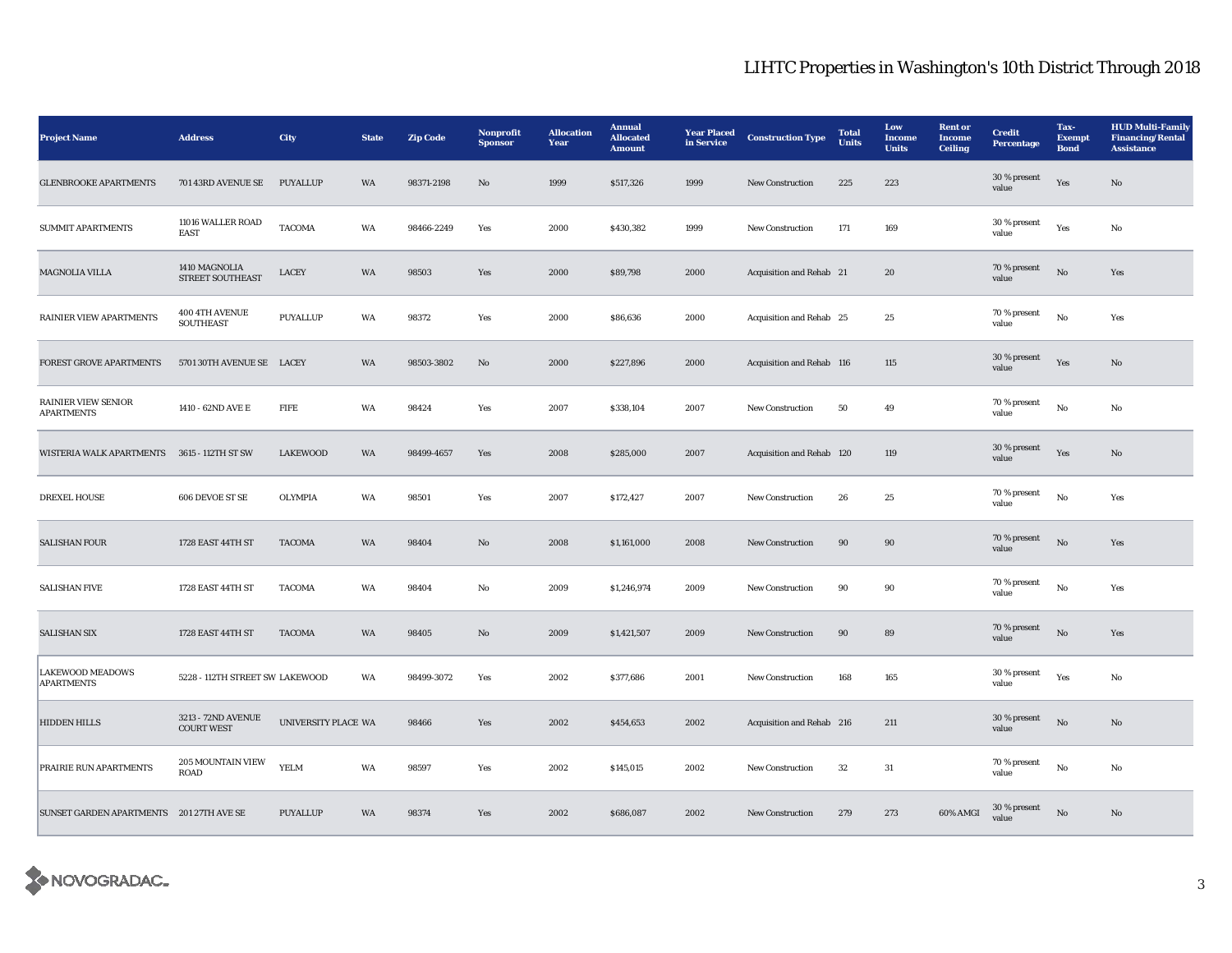| <b>Project Name</b>                            | <b>Address</b>                                    | City            | <b>State</b> | <b>Zip Code</b> | Nonprofit<br><b>Sponsor</b> | <b>Allocation</b><br>Year | <b>Annual</b><br><b>Allocated</b><br><b>Amount</b> | <b>Year Placed</b><br>in Service | <b>Construction Type</b>                         | <b>Total</b><br>Units | Low<br><b>Income</b><br><b>Units</b> | <b>Rent</b> or<br><b>Income</b><br><b>Ceiling</b> | <b>Credit</b><br><b>Percentage</b> | Tax-<br><b>Exempt</b><br><b>Bond</b> | <b>HUD Multi-Family</b><br><b>Financing/Rental</b><br><b>Assistance</b> |
|------------------------------------------------|---------------------------------------------------|-----------------|--------------|-----------------|-----------------------------|---------------------------|----------------------------------------------------|----------------------------------|--------------------------------------------------|-----------------------|--------------------------------------|---------------------------------------------------|------------------------------------|--------------------------------------|-------------------------------------------------------------------------|
| <b>LEGACY PARK APARTMENTS</b>                  | 3502 92ND STREET<br>SOUTH                         | <b>LAKEWOOD</b> | WA           | 98499-9279      | No                          | 2002                      | \$191,622                                          | 2002                             | Acquisition and Rehab 107                        |                       | 105                                  |                                                   | 30 % present<br>value              | Yes                                  | $\mathbf{No}$                                                           |
| <b>SUMNER COMMONS SENIOR</b><br><b>HOUSING</b> | 15406 62ND ST CT E                                | <b>SUMNER</b>   | WA           | 98390           | Yes                         | 2004                      | \$95,075                                           | 2003                             | <b>New Construction</b>                          | 34                    | 34                                   |                                                   | 30 % present<br>value              | No                                   | Yes                                                                     |
| <b>SALISHAN SEVEN</b>                          | 1728 EAST 44TH                                    | TACOMA          | WA           | 98404-4611      | No                          | 2011                      | \$100                                              | 2011                             | <b>New Construction</b>                          | 91                    | 90                                   |                                                   | 70 % present<br>value              | No                                   | Yes                                                                     |
| <b>EVERGREEN VISTA I</b>                       | 1209 FERN ST SW                                   | <b>OLYMPIA</b>  | WA           | 98502           | Yes                         | 2012                      | \$395,554                                          | 2011                             | Both New Construction $\,$ 104 $\,$<br>and $A/R$ |                       | 102                                  |                                                   | 30 % present<br>value              | Yes                                  |                                                                         |
| <b>SALMON RUN APARTMENTS</b>                   | 10720 VANCIL RD SE                                | YELM            | WA           | 98597           | Yes                         | 2012                      | \$632,346                                          | 2012                             | New Construction                                 | 40                    | 39                                   | 60% AMGI                                          | 70 % present<br>value              | No                                   | $\rm No$                                                                |
| <b>ASHWOOD DOWNS</b>                           | 1900 ASHWOOD DOWNS OLYMPIA<br><b>LANE SE</b>      |                 | WA           | 98501           | No                          | 2013                      | \$289,386                                          | 2013                             | Both New Construction 96<br>and $\rm A/R$        |                       | $\bf{95}$                            |                                                   | $30\,\%$ present<br>value          | Yes                                  |                                                                         |
| <b>HARMONY HOUSE</b>                           | 1100 NORTH 13TH ST                                | <b>SHELTON</b>  | WA           | 98584-2088      | No                          | 2013                      | \$68,199                                           | 2013                             | Acquisition and Rehab 30                         |                       | 29                                   |                                                   | 30 % present<br>value              | Yes                                  | Yes                                                                     |
| <b>COPPER TRAIL</b>                            | 3500 BLOCK OF<br>CAPITOL MALL DRIVE OLYMPIA<br>SW |                 | WA           | 98502           | No                          | 2015                      | \$1,507,633                                        | 2014                             | <b>New Construction</b>                          | 260                   | 258                                  |                                                   | 30 % present<br>value              | No                                   | No                                                                      |
| OLYMPIA VISTA APARTMENTS                       | 3600 FORESTBROOKE<br><b>WAY SW</b>                | <b>OLYMPIA</b>  | WA           | 98502           | No                          | 2015                      | \$693,754                                          | 2014                             | <b>New Construction</b>                          | 141                   | 141                                  |                                                   | 30 % present<br>value              | Yes                                  | No                                                                      |
| AKI KUROSE VILLAGE (STONE<br>VIEW)             | 3600 FORESTBROOKE<br><b>WAY SW</b>                | <b>OLYMPIA</b>  | WA           | 98502           | No                          | 2013                      | \$693,754                                          | 2014                             | New Construction                                 | 141                   | 141                                  | 60% AMGI                                          | 30 % present<br>value              | Yes                                  | $\mathbf{N}\mathbf{o}$                                                  |
| <b>CAC 515 PRESERVATION</b><br>PORTFOLIO       | <b>405 KILLION COURT</b><br><b>NW</b>             | YELM            | WA           | 98597           | Yes                         | 2016                      | \$392,078                                          | 2016                             | Acquisition and Rehab 109                        |                       | 106                                  |                                                   | Not Indicated                      |                                      | $\rm No$                                                                |
| <b>BILLY FRANK JR. PLACE</b>                   | <b>318 STATE AVENUE</b>                           | <b>OLYMPIA</b>  | WA           | 98501           | Yes                         | 2017                      | \$861,420                                          | 2017                             | <b>New Construction</b>                          | 43                    | 42                                   |                                                   | 70 % present<br>value              |                                      | No                                                                      |
| <b>COPPER VALLEY APARTMENTS</b>                | 12111 40TH AVE. E.                                | <b>PUYALLUP</b> | WA           | 98374           | Yes                         | 2017                      | \$1,430,768                                        | 2017                             | <b>New Construction</b>                          | 220                   | 217                                  |                                                   | 30 % present<br>value              |                                      | No                                                                      |
| <b>DREXEL HOUSE II</b>                         | <b>607 PATTISON ST SE</b>                         | OLYMPIA         | WA           | 98501           | Yes                         | 2017                      | \$896,174                                          | 2017                             | <b>New Construction</b>                          | 50                    | 50                                   |                                                   | 70 % present<br>value              |                                      | No                                                                      |
| <b>EVERGREEN VILLAGES</b>                      | 505 NW DIVISION<br><b>STREET</b>                  | OLYMPIA         | WA           | 98502-4767      | No                          | 2018                      | \$1,816,883                                        | 2017                             | Acquisition and Rehab 180                        |                       | 178                                  |                                                   | Not Indicated                      |                                      | Yes                                                                     |